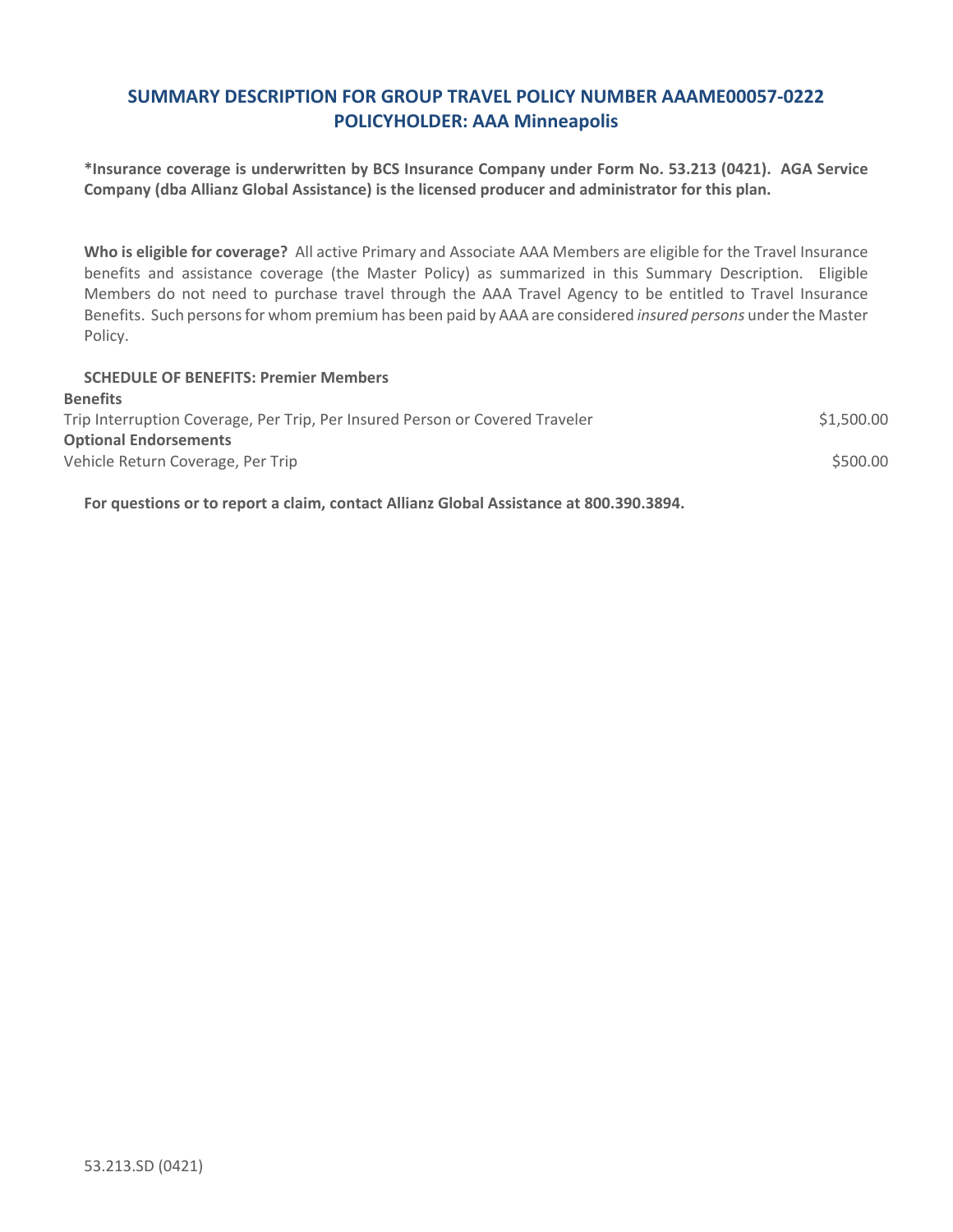# **DEFINITIONS**

Throughout this Summary Description, words and any form of the work appearing in italics are defined in this section.

| <b>Accident</b>                                     | An unexpected, unintended, unforeseeable event causing injury or death to you or a<br>covered traveler, or causing damage to the motor vehicle or rental car which prevents<br>the vehicle from being driven.                                                                                                                                                                                                                                                                                                                                                                                                                                                                                                                                                                                                                                                                                                                                                                                    |
|-----------------------------------------------------|--------------------------------------------------------------------------------------------------------------------------------------------------------------------------------------------------------------------------------------------------------------------------------------------------------------------------------------------------------------------------------------------------------------------------------------------------------------------------------------------------------------------------------------------------------------------------------------------------------------------------------------------------------------------------------------------------------------------------------------------------------------------------------------------------------------------------------------------------------------------------------------------------------------------------------------------------------------------------------------------------|
| <b>Accommodation</b>                                | Temporary lodging in an establishment licensed to provide temporary lodging to<br>paying guests.                                                                                                                                                                                                                                                                                                                                                                                                                                                                                                                                                                                                                                                                                                                                                                                                                                                                                                 |
| <b>Actual cash value</b>                            | Purchase price less depreciation.                                                                                                                                                                                                                                                                                                                                                                                                                                                                                                                                                                                                                                                                                                                                                                                                                                                                                                                                                                |
| <b>Baggage</b>                                      | The personal property you or a covered traveler take on the trip and the suitcases or<br>other kinds of containers used to carry them.                                                                                                                                                                                                                                                                                                                                                                                                                                                                                                                                                                                                                                                                                                                                                                                                                                                           |
| <b>Common carrier</b>                               | A company that is licensed to carry passengers on land, water, or in the air for a fee,<br>not including car rental companies.                                                                                                                                                                                                                                                                                                                                                                                                                                                                                                                                                                                                                                                                                                                                                                                                                                                                   |
| <b>Covered traveler</b>                             | A person who is an immediate family member and is traveling with you.                                                                                                                                                                                                                                                                                                                                                                                                                                                                                                                                                                                                                                                                                                                                                                                                                                                                                                                            |
| <b>Epidemic</b>                                     | A contagious disease recognized or referred to as an epidemic by a representative of<br>the World Health Organization (WHO) or an official government authority.                                                                                                                                                                                                                                                                                                                                                                                                                                                                                                                                                                                                                                                                                                                                                                                                                                 |
| <b>Family member</b>                                | The AAA member's spouse, civil union partner or domestic partner, children and step-<br>children (including children who are or are in the process of becoming adopted);<br>parents and step-parents; siblings; grandparents and grandchildren; in-laws (mother,<br>father, son, daughter, brother, sister).                                                                                                                                                                                                                                                                                                                                                                                                                                                                                                                                                                                                                                                                                     |
| <b>Hospital</b>                                     | A provider that is a short-term, acute, general hospital that:<br>1. Is a duly licensed institution;<br>2. In return for compensation from its patients, is primarily engaged in providing<br>inpatient diagnostic and therapeutic services for the diagnosis, treatment, and<br>care of injured and sick persons by or under supervision of physicians;<br>3. Has organized departments of medicine and major surgery;<br>4. Provides 24-hour nursing service by or under the supervision of registered<br>graduate nurses; and<br>5. Is not other than incidentally: a) a skilled nursing facility, nursing home, custodial<br>care home, health resort, spa or sanatorium, place for rest, place for the aged,<br>place for the provision of rehabilitation care; b) a place for the treatment of<br>mental illness; c) a place for the treatment of alcoholism or drug abuse; d) a place<br>for the provision of hospice care; or e) a place for the treatment of pulmonary<br>tuberculosis. |
| <b>Illness</b><br><b>Immediate family</b><br>member | A sickness, infirmity or disease that causes a loss that begins during a trip.<br>The AAA member's spouse, civil union partner or domestic partner; children and step-<br>children (including children who are in the process of becoming adopted) under the<br>age of 21; parents, step-parents, siblings, grandparents, and grandchildren who reside<br>with you.                                                                                                                                                                                                                                                                                                                                                                                                                                                                                                                                                                                                                              |
| <b>Injury</b>                                       | Bodily injury caused by an accident occurring during a trip, and resulting directly and<br>independently of all other causes in loss.                                                                                                                                                                                                                                                                                                                                                                                                                                                                                                                                                                                                                                                                                                                                                                                                                                                            |
| <b>Insured person</b>                               | A person:<br>1. Who is a member of an Eligible Class of persons as described in the Eligibility Class<br>section of the Schedule of Benefits;<br>2. For whom premium has been paid; and<br>3. While covered under the policy.                                                                                                                                                                                                                                                                                                                                                                                                                                                                                                                                                                                                                                                                                                                                                                    |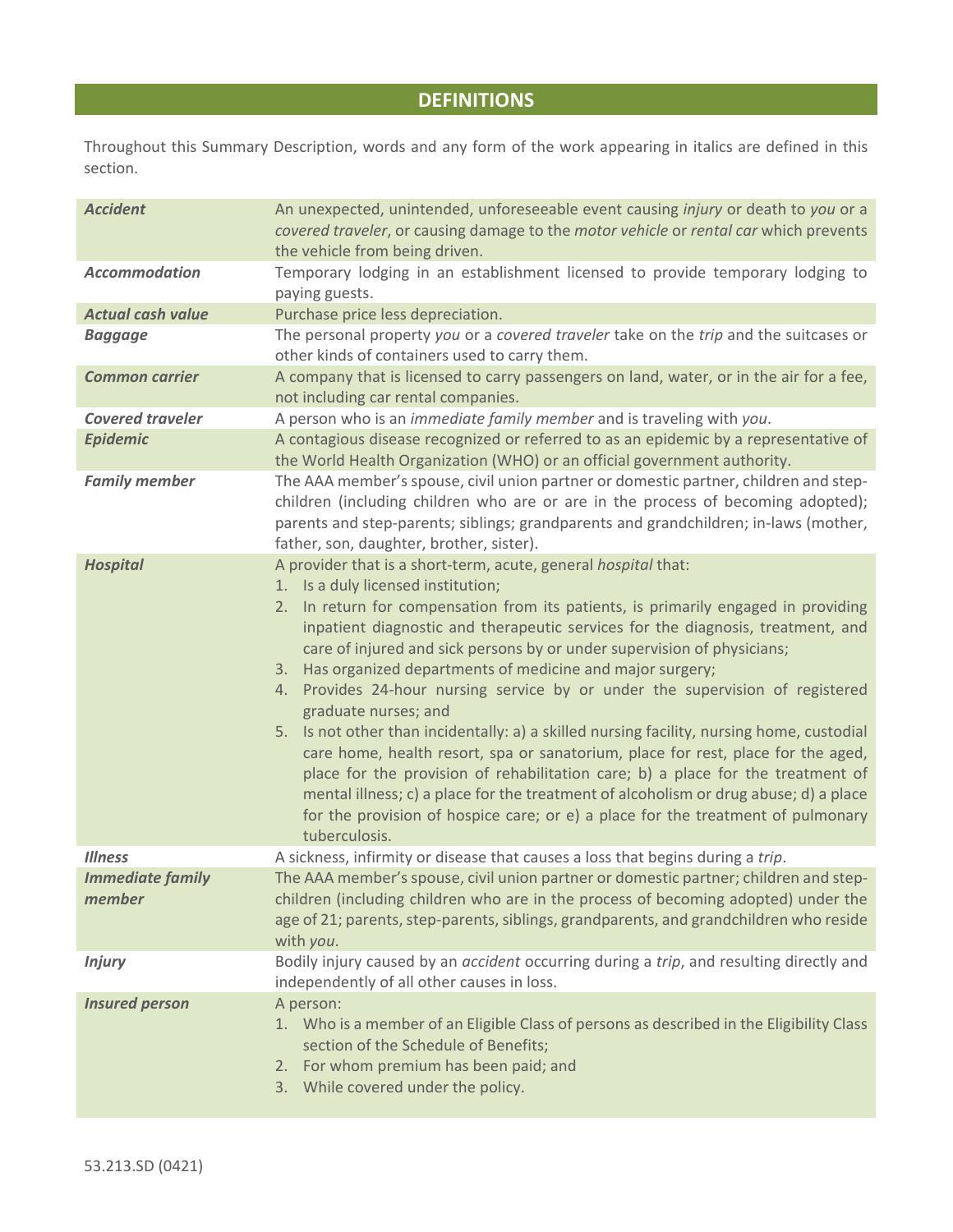|                             | An insured person may be Primary or Secondary. Primary insured person is a AAA<br>member possessing the primary membership in a household. Secondary insured<br>person is any AAA member possessing an Associate membership in a household.                                                                                                                                                                                                                                                                                                                                                 |
|-----------------------------|---------------------------------------------------------------------------------------------------------------------------------------------------------------------------------------------------------------------------------------------------------------------------------------------------------------------------------------------------------------------------------------------------------------------------------------------------------------------------------------------------------------------------------------------------------------------------------------------|
| <b>Mechanical breakdown</b> | A mechanical issue which prevents the vehicle from being driven. Mechanical<br>breakdown does not include running out of gas, tire trouble, or failure to perform<br>routine maintenance.                                                                                                                                                                                                                                                                                                                                                                                                   |
| <b>Medical escort</b>       | A professional person contracted by our medical team to accompany a seriously ill or<br>injured person while they are being transported. A medical escort is trained to provide<br>medical care to the person being transported. A friend or family member cannot be a<br>medical escort.                                                                                                                                                                                                                                                                                                   |
| <b>Motor Vehicle</b>        | A self-propelled private passenger vehicle, or a towable trailer, which is a type both<br>designed and required to be licensed for use on public roads. Motorcycles and<br>recreational vehicles (such as motorhomes, campers, or similar) are included. The<br>term motor vehicle does not include:<br>1. Trucks (except for pickup trucks and vans);<br>2. Motorbikes and all-terrain vehicles;<br>3. Off-road vehicles:<br>4. Vehicles that don't have to be licensed;<br>5. Vehicles that are used for commercial or livery purposes, including limousines; or<br>6. Other conveyances. |
| <b>Natural disaster</b>     | An event, including but not limited to wind storm, rain, snow, sleet, hail, lightning,<br>dust or sand storm, earthquake, tornado, flood, volcanic eruption, wildfire or other<br>similar event that:<br>1. Is due to natural causes; and<br>2. Results in widespread severe damage such that the area of damage is officially<br>declared a disaster area and the area is deemed to be uninhabitable or dangerous.                                                                                                                                                                         |
| <b>Pandemic</b>             | An epidemic that is recognized or referred to as a pandemic by a representative of the<br>World Health Organization (WHO) or an official government authority.                                                                                                                                                                                                                                                                                                                                                                                                                              |
| <b>Personal effects</b>     | Items that are regularly worn or carried and can include keys, identification card,<br>wallet, watch, clothing, and toiletries.                                                                                                                                                                                                                                                                                                                                                                                                                                                             |
| <b>Physician</b>            | A licensed practitioner of the healing arts acting within the scope of their license. The<br>attending physician may not be: (a) you; (b) your spouse, civil union partner or<br>domestic partner; (c) a person booked to accompany an <i>insured person</i> on a <i>trip</i> ; or<br>(d) a person who is related to you, your spouse, civil union or domestic partner, child,<br>parent, or sibling.                                                                                                                                                                                       |
| <b>Policy territory</b>     | 1. For Trip Interruption, Vehicle Return, Stolen Baggage, and Baggage: Outside of a<br>50 mile radius from your primary residence but within the US, Mexico, and Canada.<br>2. For all other coverages (including Emergency Medical Transportation,<br>Repatriation of Remains, Travel Accident): Outside of a 50 mile radius from your<br>primary residence, worldwide.                                                                                                                                                                                                                    |
| Policyholder                | The organization to whom the policy was issued.                                                                                                                                                                                                                                                                                                                                                                                                                                                                                                                                             |
| <b>Primary residence</b>    | Your permanent and main home for legal and tax purposes. It does not include any<br>secondary or vacation home or residence.                                                                                                                                                                                                                                                                                                                                                                                                                                                                |
| <b>Rental car</b>           | Motor vehicle that is rented by you and evidenced by a car rental agreement. The<br>term rental car does not include:<br>Motorcycles, motorbikes, and all-terrain vehicles;<br>1.<br>2. Trucks;<br>3. Campers, trailers, and recreational vehicles;<br>4. Off-road vehicles;<br>5. Vehicles that don't have to be licensed;                                                                                                                                                                                                                                                                 |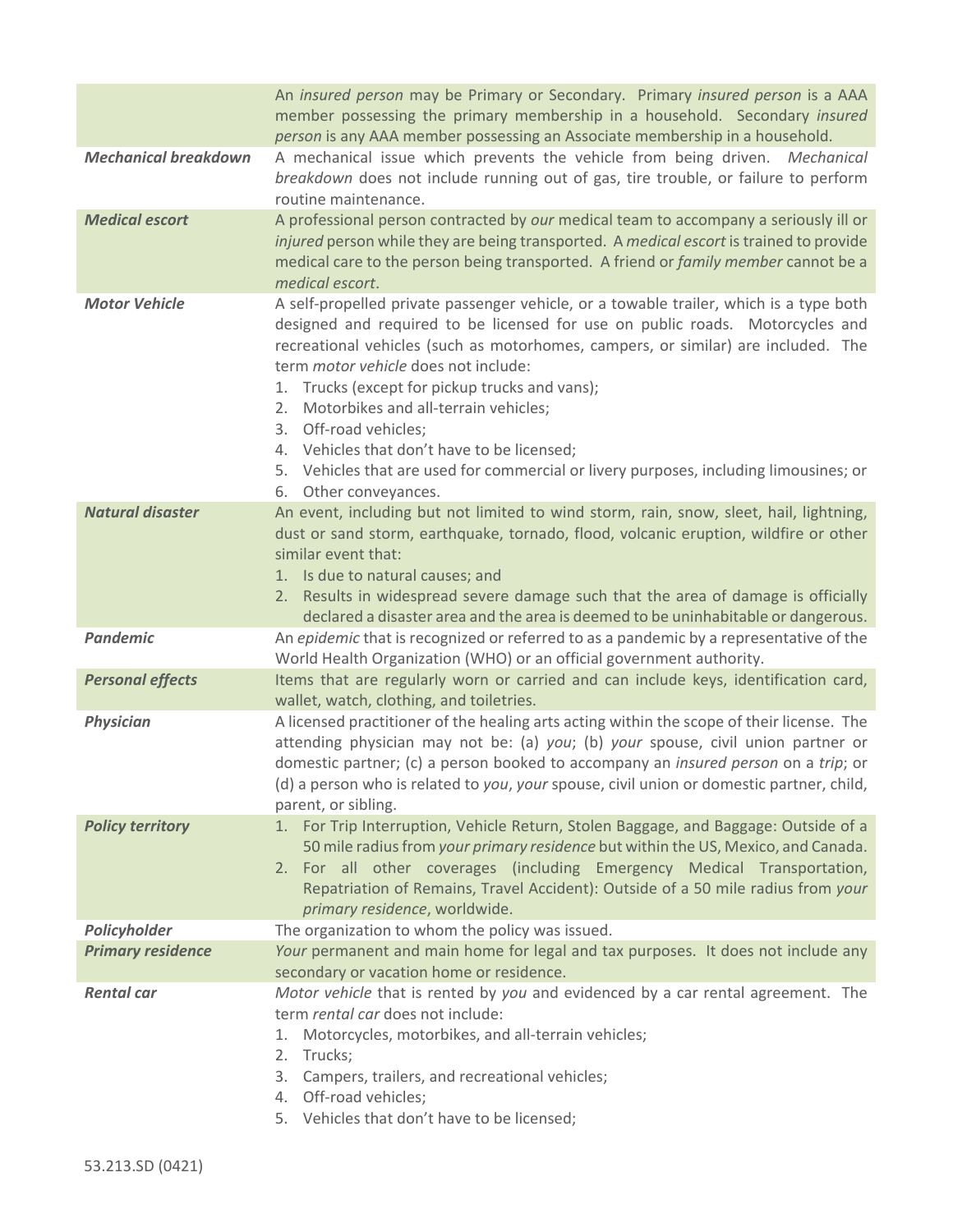|                       | 6. Vehicles that are used for commercial or livery purposes, including limousines; or<br>Other conveyances.<br>7.                                                                                                                                                                                                                                                                                                                                                                                                                                                                                                       |
|-----------------------|-------------------------------------------------------------------------------------------------------------------------------------------------------------------------------------------------------------------------------------------------------------------------------------------------------------------------------------------------------------------------------------------------------------------------------------------------------------------------------------------------------------------------------------------------------------------------------------------------------------------------|
| <b>Severe weather</b> | 1. The local government or the National Weather Service issues an advisory against<br>travel as a result of rain, snow, or wind; or<br>2. A "state of emergency" due to weather is declared by the federal, state, or local<br>government.                                                                                                                                                                                                                                                                                                                                                                              |
| <b>Trip</b>           | A planned round-trip travel to and from a place of at least 50 miles from your primary<br>residence. A trip does not include travel to receive health care or medical treatment<br>of any kind, vehicle repairs, or commuting to and from work.<br>A trip which:<br>Does not exceed, and was not planned to exceed, 45 consecutive days.<br>2. Was intended to include at least one overnight stay;<br>For Vehicle Return: Is a driving trip taken by motor vehicle or rental car; and<br>3.<br>4. For all other coverages: Is a trip taken by motor vehicle, rental car, common carrier,<br>or a combination of these. |
| We, Us, Our           | BCS Insurance Company, including its authorized agents.                                                                                                                                                                                                                                                                                                                                                                                                                                                                                                                                                                 |
|                       |                                                                                                                                                                                                                                                                                                                                                                                                                                                                                                                                                                                                                         |
| <b>You or Your</b>    | The insured person.                                                                                                                                                                                                                                                                                                                                                                                                                                                                                                                                                                                                     |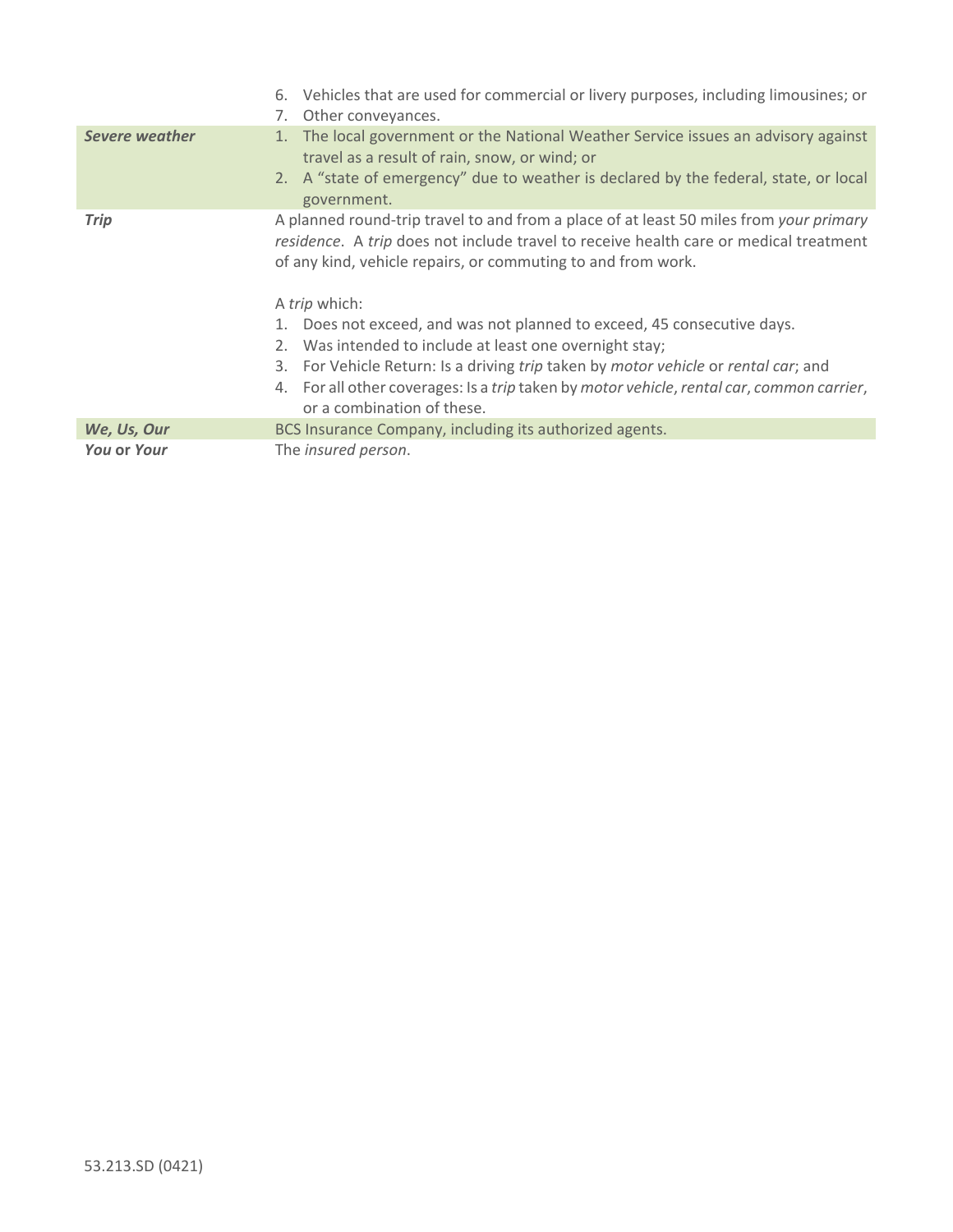# **DESCRIPTION OF COVERAGES**

In this section, *we* will describe the coverage which is included in the policy. *We* explain each type of coverage and the specific conditions that must be met for the coverage to apply.

#### A. TRIP INTERRUPTION COVERAGE

Coverage applies to *you* and any *covered traveler* during each *trip* within the *policy territory* when *you* are traveling by *motor vehicle*, *rental car*, *common carrier*, or a combination of these. The coverage will provide reimbursement for out-of-pocket expenses incurred by *you* or a *covered traveler* up to the limit specified in the Schedule of Benefits for:

- i. The cost of additional *accommodations* and meal expenses; and (if applicable)
- ii. The cost of substitute transportation to continue the *trip*.

The following conditions apply:

- a. The expenses incurred must be due to an overnight interruption of the *trip*; and
- b. Only expenses incurred within the first 96 hours of the initial interrupiton of the *trip* are covered.

#### **Covered reasons:**

- 1. Vehicle disablement due to *mechanical breakdown* (excluding tire trouble), substantiated by garage or repair facility or rental car company report.
- 2. *Accident* involving *motor vehicle* or *rental car*, substantiated by a police report.
- 3. Theft of *motor vehicle* or *rental car*, substantiated by a police report.
- 4. *Illness*, *injury*, or death of *you*, a *covered traveler*, *your family member*, or adult with whom *you* reside who is not traveling with *you* (including being diagnosed with an *epidemic* or *pandemic* disease such as COVID-19).

The following conditions apply:

- a. For interruptions due to *illness* or *injury* of *you* or a *covered traveler*, a *physician* must recommend that the person interrupt the *trip* due to the severity of the person's condition.
- b. For interruptions due to *illness* or *injury* of *your family member* or an adult with whom *you* reside who is not traveling with *you*, the *illness* or *injury* must be life threatening, require hospitalization, or he or she must require *your* care.
- c. *You* or a *covered traveler* must not have traveled against the orders or advice of any government or other public authority at any location to, from, or through which *you* or a *covered traveler* is traveling during the *trip*.
- 5. *Natural disaster*.
- 6. *Severe weather*.

**IMPORTANT:** Please refer to the Schedule of Benefits to confirm the applicable limit.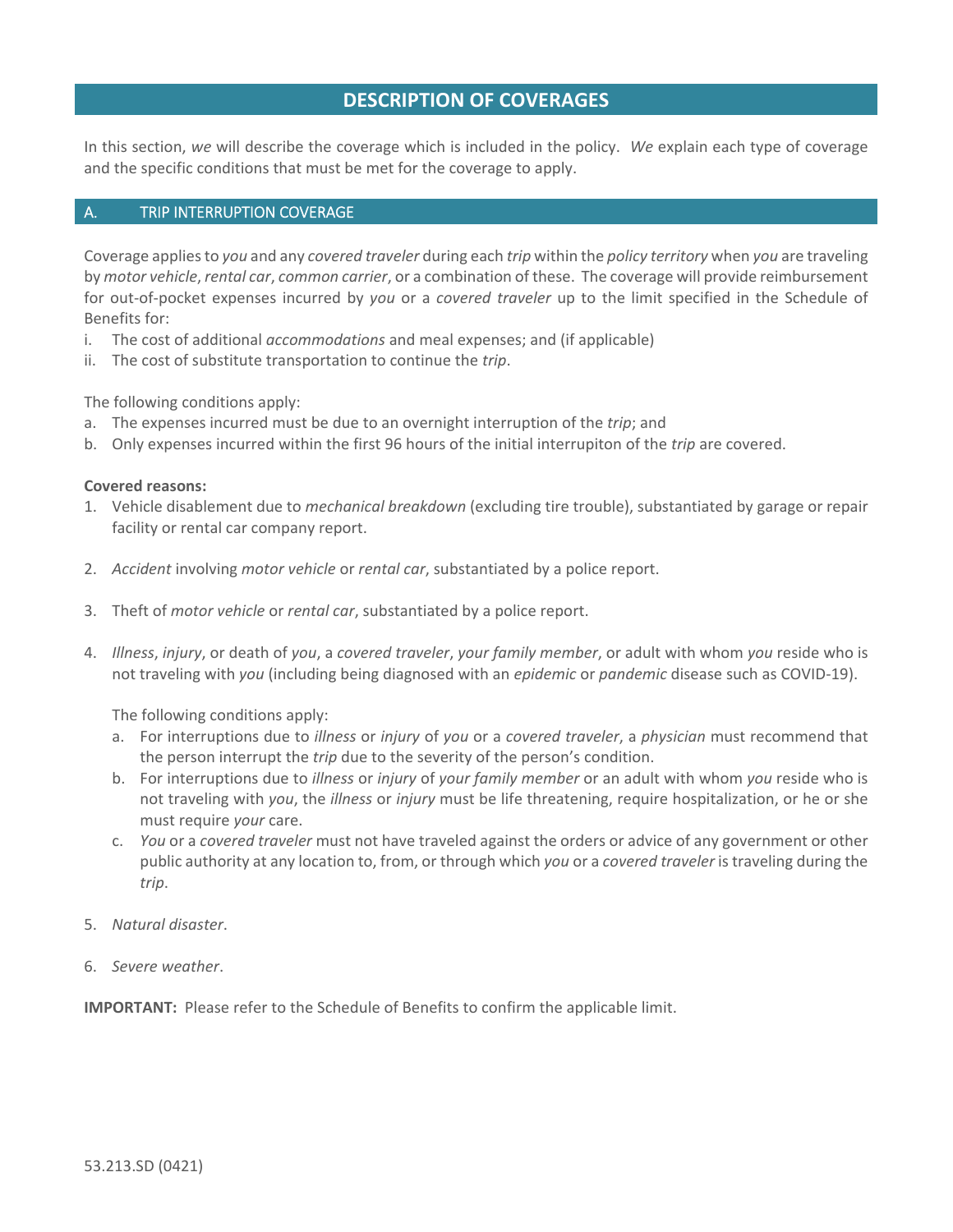# **OPTIONAL ENDORSEMENTS**

# **A. VEHICLE RETURN COVERAGE (53.532 (0421))**

Coverage applies to *you* and any *covered traveler* during each *trip* within the *policy territory* when *you* are either a driver or passenger in *your* or a *covered traveler's motor vehicle*. *We* will provide reimbursement for the cost of transporting the *motor vehicle* to *your primary residence*, up to the limit specified in the Schedule of Benefits.

#### **Covered reasons:**

- 1. *Illness* or *injury* of *you* or a *covered traveler*.
- 2. *Illness* or *injury* of the driver of the *motor vehicle*, if other than *you* or a *covered traveler*.

The following conditions apply:

- a. If the Vehicle Return is due to *illness* or *injury*, a *physician* must recommend that the person interrupt or delay the *trip* due to the severity of the person's condition;
- b. *You* or a *covered traveler* must contact *us* prior to making arrangements, unless it is not reasonably possible to do so; and
- c. The *motor vehicle* must be operable and transportation must be performed by an accredited transportation company.

Coverage is not provided if:

- 1. The *motor vehicle* is a rental vehicle or has an original lease term of less than one year; or
- 2. The transportation of the *motor vehicle* could have been performed by *you*, a *covered traveler*, or the driver of the *motor vehicle* if other than *you* or *covered traveler*.

**IMPORTANT:** Please refer to the Schedule of Benefits to confirm the applicable limit.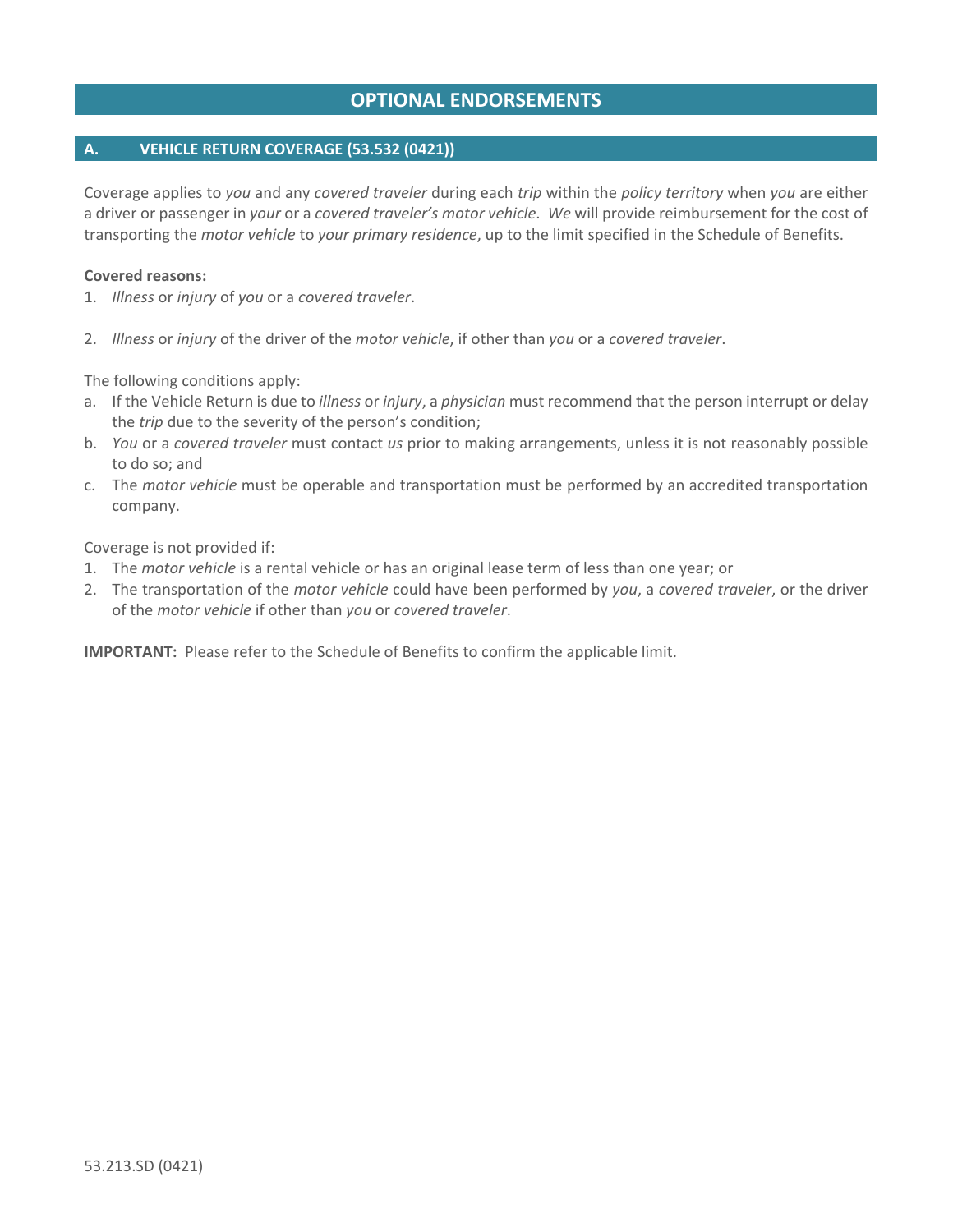# **GENERAL EXCLUSIONS**

This section describes the general exclusions applicable to all coverages under this policy. An "exclusion" is something that is not covered by this insurance policy, and therefore no reimbursement would be available.

This policy does not provide coverage for any loss that results directly or indirectly from any of the following general exclusions if they affect *you*, a *covered traveler*, or a *family member*.

- 1. Alcohol or substance abuse or use, or conditions or physical complications related thereto;
- 2. War (whether declared or undeclared), acts of war, military duty, civil disorder, or unrest;
- 3. Participation in professional or amateur sporting events (including training);
- 4. All extreme, high risk sports including but not limited to: bodily contact sports, skydiving, hang gliding, bungee jumping, parachuting, mountain climbing, or any other high altitude activities, caving, heli-skiing, extreme skiing, or any skiing outside marked trails;
- 5. Scuba diving (unless accompanied by a dive master and not deeper than 130 feet);
- 6. Operating or learning to operate any aircraft as pilot or crew;
- 7. Nuclear reaction, radiation, or radioactive contamination;
- 8. An *epidemic* or *pandemic*, except when an *epidemic* or *pandemic* is expressly referenced in and covered under Trip Interruption or Emergency Transportation;
- 9. Pollution or threat of pollutant release;
- 10. Any unlawful acts committed by *you* or a *covered traveler*; or
- 11. Any expected or reasonably foreseeable events.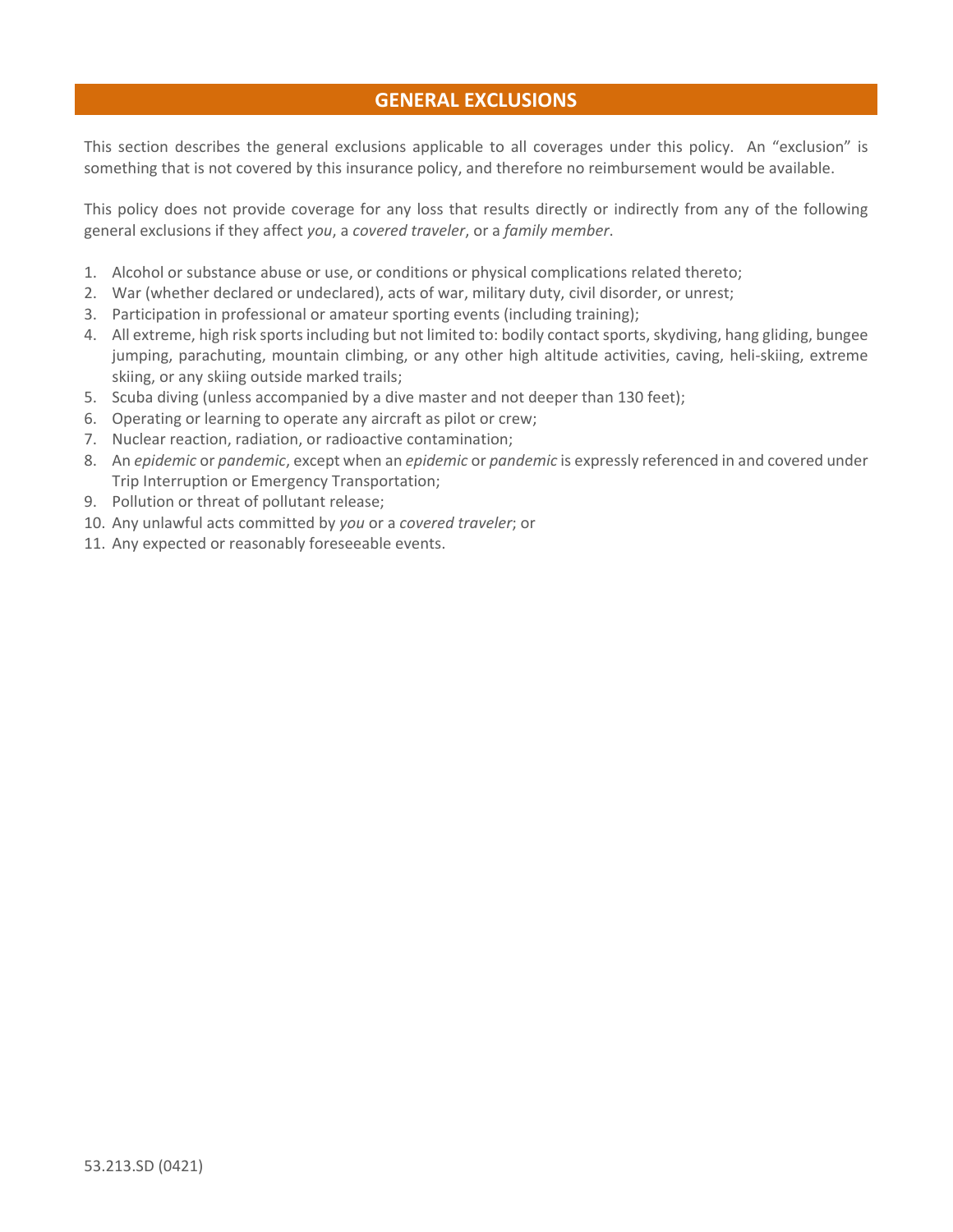# **GENERAL PROVISIONS AND CONDITIONS**

This guide to benefits is not a policy or contract of insurance, but is *your* most complete source of information. Please be sure to keep it in a safe place.

All information in this document is subject to the terms and conditions of the Master Policy, a copy of which is in the possession of the *policyholder*. The terms and conditions of the Master Policy agree with the terms outlined in this guide to benefits. However, features and benefits are subject to change without notice.

*You* agree to use diligence in doing all things reasonably prudent to avoid or diminish any loss. Allianz Global Assistance will not unreasonably apply this provision to avoid claims hereunder.

#### **How to File a Claim**

Please gather the information below if *you* have a covered loss during *your trip* as it will be requested when *you*  file a claim upon returning home. **All claims must be reported to Allianz Global Assistance within 30 days from the date of loss or as soon after that date as is reasonably possible.**

Once *you* report a claim, the service associate will set up a claim file for *you* and send *you* a claim form. *You* must send written proof of loss, including any required information necessary to support the claim, to Allianz Global Assistance within 90 days from the date of loss, or as soon after that date as reasonably possible, and in no event, except in the absence of legal capacity, later than one year from the time.

#### **Entire Contract Changes**

The entire contract is made up of the policy, the Schedule of Benefits, and the *policyholder's* Application, and any attached riders and endorsements.

Any change to the policy must be: (1) made in writing; (2) signed by one of *our* officers; and (3) attached to the policy. No agent has authority to change the policy or waive any of its provisions. *Your* consent is not needed to change the policy.

#### **Records**

The *policyholder* must maintain adequate records acceptable to *us* and provide any information required by *us*  relating to this insurance.

*We* will be permitted to examine and audit the records of the *policyholder* that relate to the policy at: (1) any time during the policy term; and (2) within two years after the expiration of the policy; or (3) until all claims have been settled or adjusted, whichever is later.

#### **Clerical Error**

If a clerical error is made, it will not affect *your* coverage. An error will not continue *your* coverage beyond the date coverage would end, if the error had not been made. After an error is found, *we* will take appropriate action. This may include adjusting, collecting, or refunding premium.

#### **Errors and Omissions**

Clerical error or omission by *us* to the *policyholder* will not:

- 1. Prevent an eligible individual from receiving coverage, if the eligible individual is entitled to coverage under the terms of the policy; or
- 2. Cause coverage to begin or coverage to continue for an individual when the coverage would not otherwise be effective.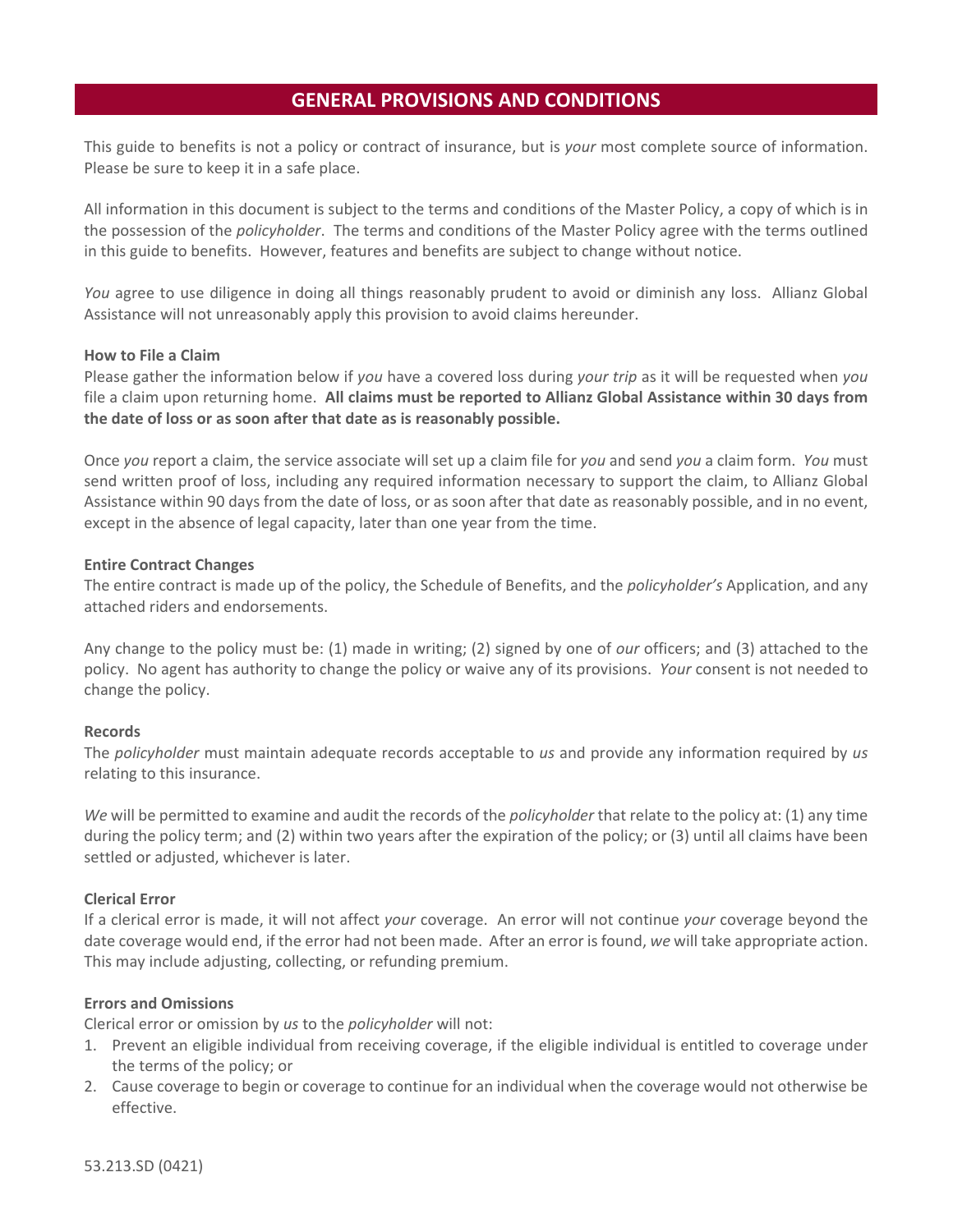If the *policyholder* gives *us* information about an individual that is incorrect, *we* will:

- 1. Use the facts to decide whether the individual meets the definition of an *insured person* and has coverage under the policy and in what amounts; and
- 2. Make a fair adjustment of the premium.

# **New Entrants**

All individuals added to an Eligible Class shown in the Schedule of Benefits are eligible for insurance under the policy.

# **Representations**

By accepting the policy, the *policyholder* agrees that:

- 1. The statements in Application made part of the policy are accurate and complete;
- 2. Those statements are based upon the representations by the *policyholder*; and
- 3. *We* have issued the policy in reliance upon the *policyholder's* representations.

*We* rely on statements made by the *policyholder* in the Application. If there is no fraud, the *policyholder's*  statements: (a) are considered representations and not warranties and (b) will not be used to void the policy or reduce any claim. *We* will not contest the policy after it was has been in effect for two years, except for fraud.

# **False Claim**

If *you* make any claim knowing it to be false or fraudulent under any Coverage Part or Assistance Service, that Coverage Part or Assistance Service will no longer apply to *you* and *your* claims thereunder will be forfeited.

# **Action against Company**

No action at law or in equity may be brought to recover under the policy until:

- 1. 60 days after *we* have been given written proof of loss in accordance with the requirements of the policy; and
- 2. All terms and conditions of the policy have been complied with.

# **Conformity with State Statutes**

Any provision of the policy that, on its effective date, is in conflict with the laws and regulations of the state in which the policy was delivered is amended to conform to the minimum requirements of those laws and regulations.

# **Due Diligence**

*You* must use due diligence and concur in doing all things reasonably practicable to avoid or diminish any loss or damage to the property insured hereunder. *We* will not unreasonably apply this provision to avoid claims.

# **Benefits Provided for** *Insured Persons* **and** *Covered Travelers* **Only**

The insurance provided by the policy are solely for the benefit of the *insured persons* and *covered travelers*. No other person or entity will have any legal or equitable right, remedy or claim for coverages or damages under or arising from the policy.

# **No Benefit to Bailee**

This insurance will in no way inure directly or indirectly to the benefit of any carrier or other bailee.

# **Subrogation**

If *we* become liable for any payment to *you* under the policy for losses suffered, *we* will be subrogated, to the extent of such payment, to all of *your* rights and remedies against any party with respect to such loss, and will be entitled at its own expense to sue in *your* name. *You* agree to assist *us*, as it may reasonably require, in preserving its right against those responsible for such loss, including but not limited to, executing all documents necessary to enable *us* to bring suit in *your* name.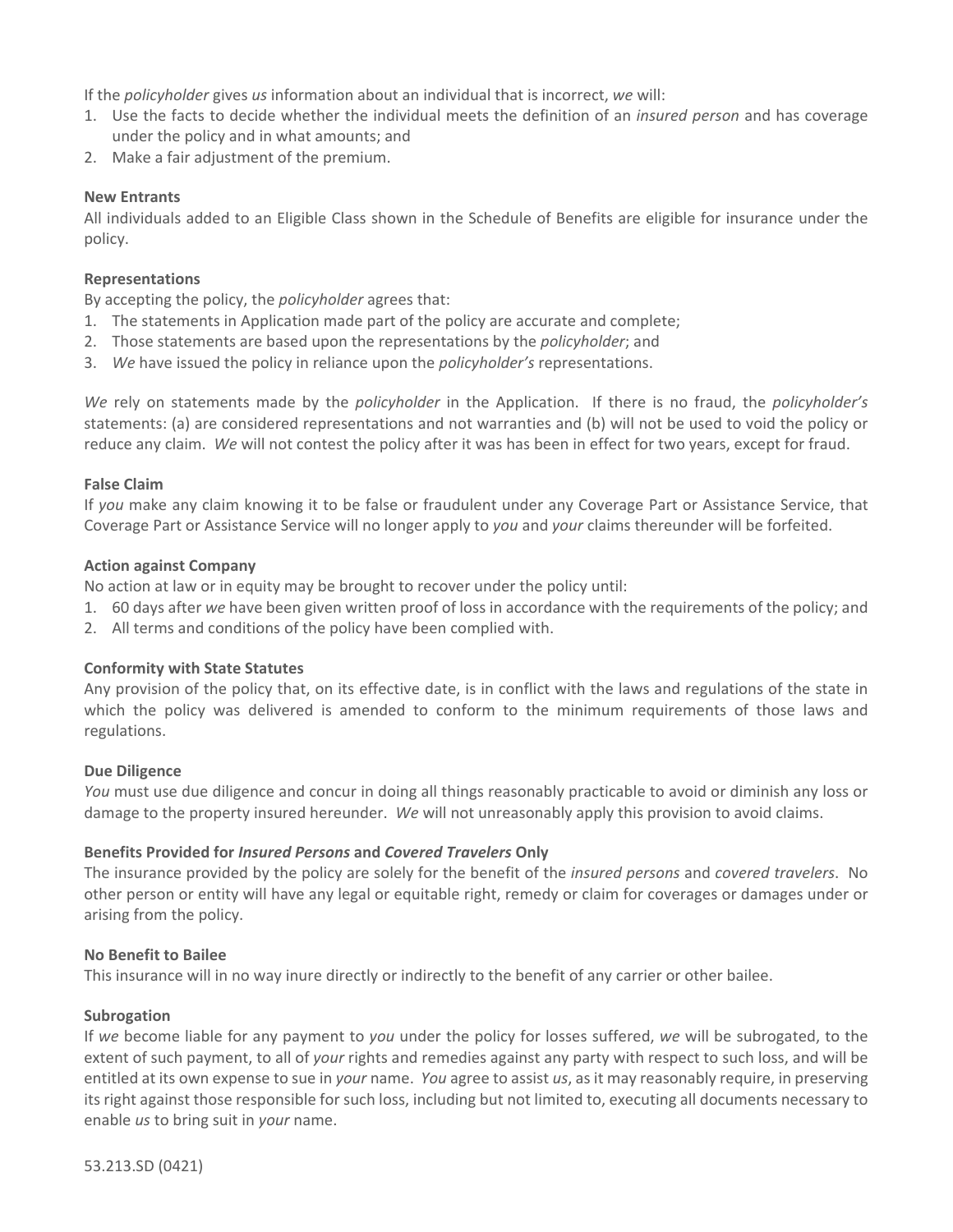# **No Assignment without Consent**

*You* may not assign or otherwise transfer any one or more rights, duties, obligations, claims, coverages, or benefits under this policy without *our* prior written consent. Any attempt to make such an assignment or transfer without *our* prior written consent will be null and void in all respects.

#### **Claim Forms**

*We* will furnish claim forms to *you* within 15 days of receipt of a notice of claim. If these forms are not furnished within 15 days, *you* will satisfy this requirement by sending *us* written proof of loss. This proof should include information sufficient to identify the applicable *insured person*, the policy number, and a description of both the occurrence and the nature and extent of the loss.

#### **Time of Payment of Claims**

*We* will pay the claim after receipt of acceptable proof of loss. Claims will be paid in accordance with the payment of claims provision.

#### **Payment of Claims**

All claims will be paid to *you*, if living; otherwise, to *your* estate.

Any payment made in good faith will discharge *our* liability to the extent of that payment.

#### **Physical Examination**

*We*, at *our* own expense, have the right to have *you* examined as often as reasonably necessary while a claim is pending.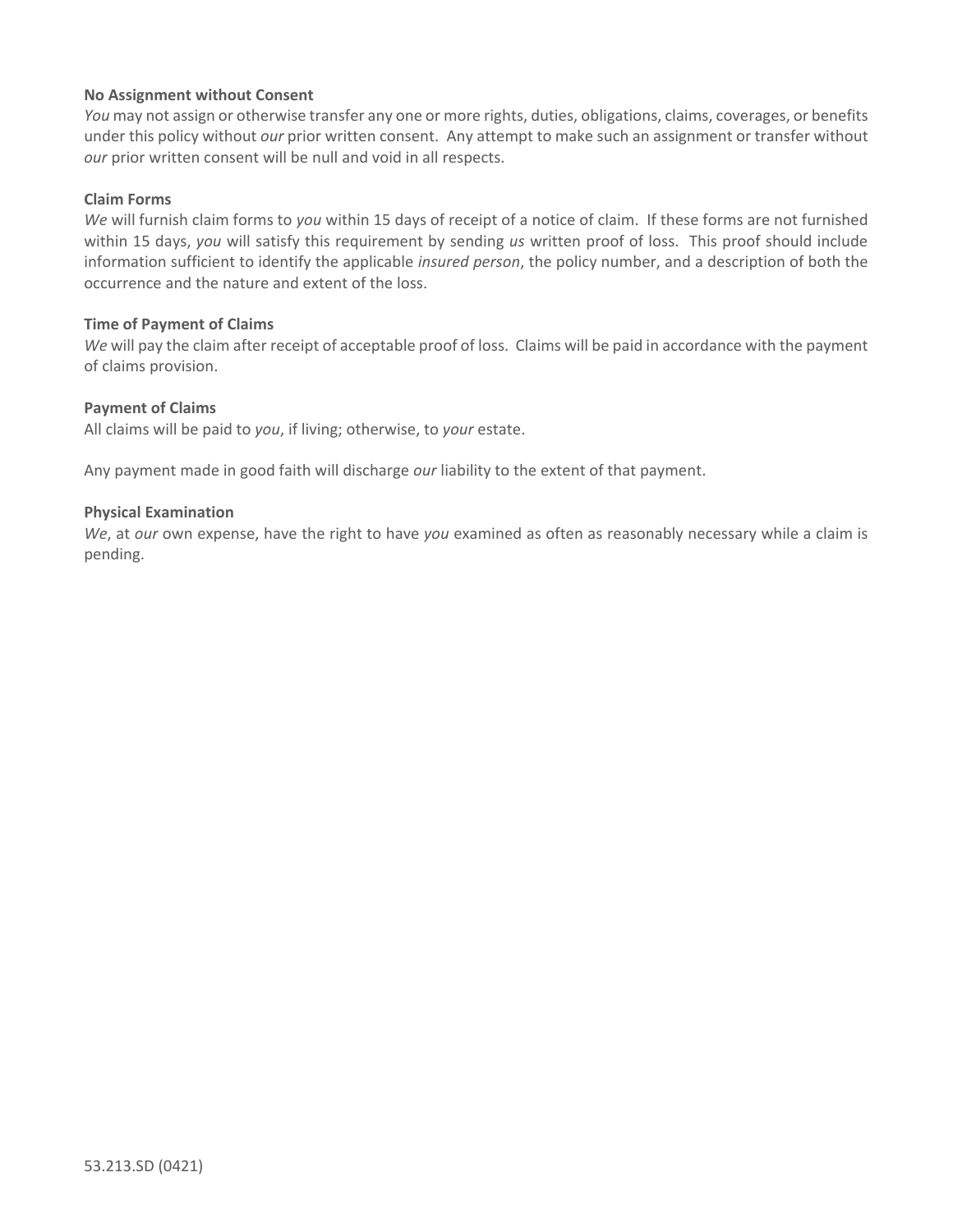# **BCS INSURANCE COMPANY (A Stock Company)**

# **MINNESOTA STATE AMENDMENT**

The Summary Description is amended as follows:

- I. **GENERAL EXCLUSIONS,** exclusion no. 9 is deleted in its entirety and replaced with the following:
	- 9. Pollution or threat of pollutant release, including an oil spill not caused by a *natural disaster*;
- II. **GENERAL PROVISIONS AND CONDITIONS,** Records is deleted in its entirety and replaced with the following:

# **Records**

The *policyholder* must maintain adequate records acceptable to *us* and provide information required by *us*  relating to this insurance.

*We* will be permitted to examine and audit the records of the *policyholder* that relate to the policy at: (1) any time during the policy term; and (2) within one year after the expiration of the policy.

III. **GENERAL PROVISIONS AND CONDITIONS,** Representations is deleted in its entirety and replaced with the following:

# **Representations**

By accepting the policy, the *policyholder* agrees that:

- 1. The statements in Application made part of the policy are accurate and complete;
- 2. Those statements are based upon the representations by the *policyholder*; and
- 3. *We* have issued the policy in reliance upon the *policyholder's* representations.

*We* rely on statements made by the *policyholder* in the Application. No oral or written misrepresentation made by the *policyholder*, or on the *policyholder's* behalf, in the negotiation of insurance, shall be deemed material, or defeat or avoid the *policy*, or prevent its attaching, unless made with intent to deceive and defraud, or unless the matter misrepresented increases the risk of loss. *We* will not contest the *policy* after it has been in effect for two years, except for fraud.

IV. **GENERAL PROVISIONS AND CONDITIONS,** Subrogation is deleted in its entirety and replaced with the following:

# **Subrogation**

If *we* become liable for any payment to *you* under the policy for losses suffered, *we* will be subrogated, to the extent of such payment, to all of *your* rights and remedies against any party with respect to such loss, and will be entitled at its own expense to sue in *your* name. *You* agree to assist *us*, as it may reasonably require, in preserving *our* rights against those responsible for such loss, including but not limited to, executing all documents necessary to enable *us* to bring suit in *your* name. *Our* rights do not apply against any person insured under the policy or any other policy *we* issue with respect to the same loss, if the loss arose out of non-international acts of such person.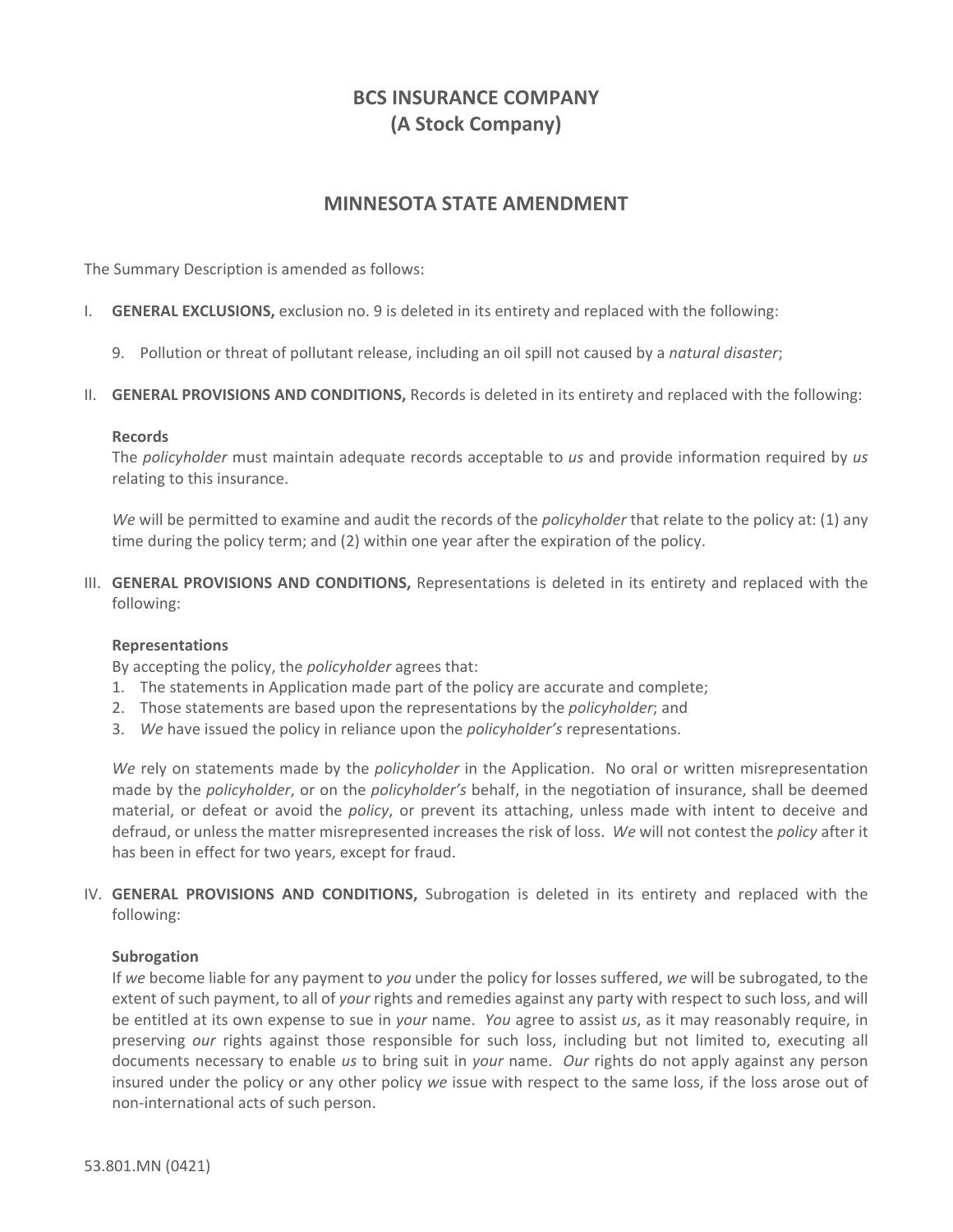V. **GENERAL PROVISIONS AND CONDITIONS,** the following is added to How to File a Claim:

Notice may be provided in writing, by telephone at 800.390.3894, or to *our* agent.

VI. **GENERAL PROVISIONS AND CONDITIONS,** Time of Payment of Claims is deleted in its entirety and replaced with the following:

#### **Time of Payment of Claims**

*We* will pay the claim within five days of *our* receipt of acceptable proof of loss. Claims will be paid in accordance with the Payment of Claims provision.

VII. **GENERAL PROVISIONS AND CONDITIONS,** the following statement is added:

This memorandum of insurance does not affirmatively or negatively amend, extend, or alter the coverage afforded by the insurance policy.

There are no other changes to the Summary Description.

#### **BCS Insurance Company**

Petr Cortale

Templatet